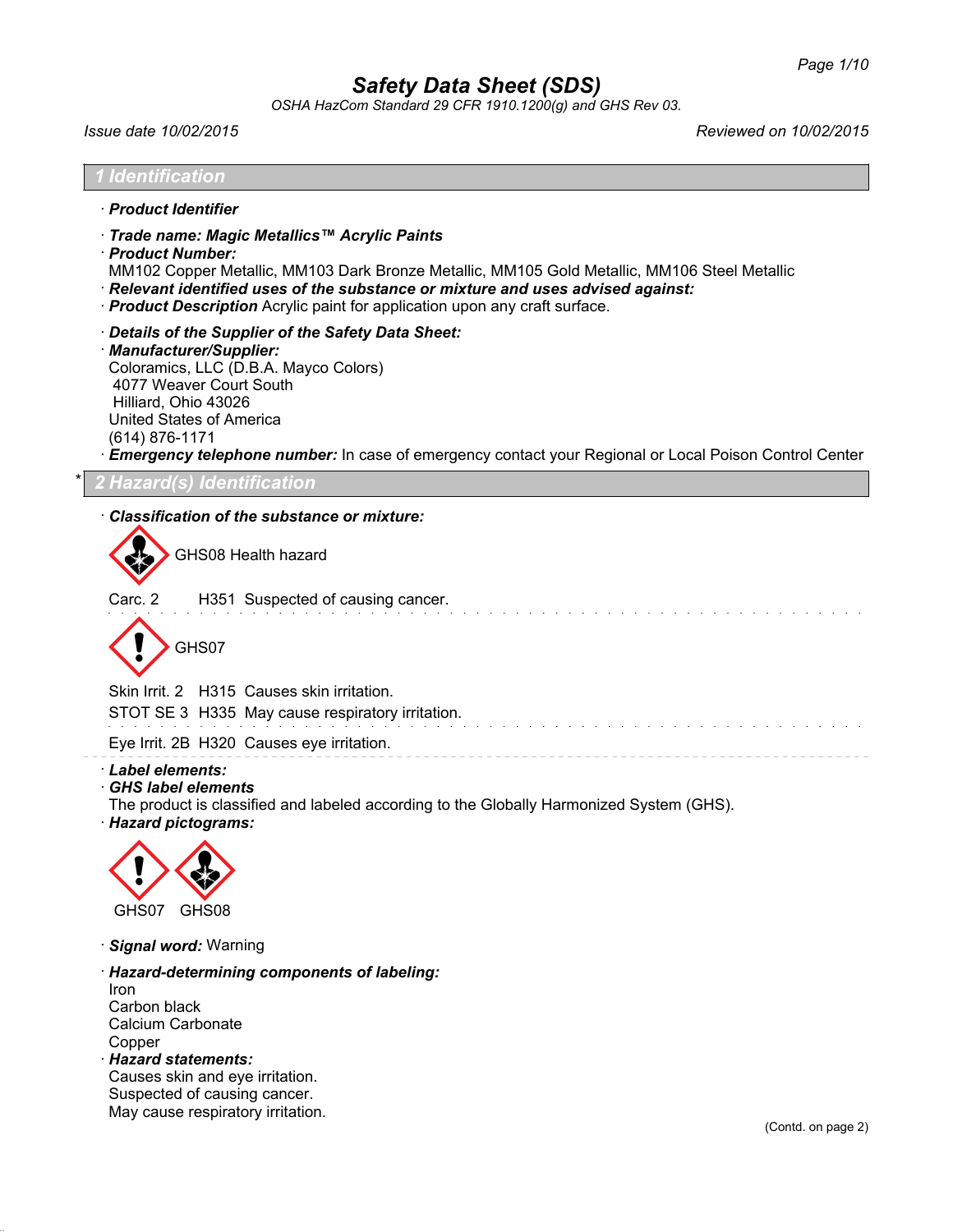*OSHA HazCom Standard 29 CFR 1910.1200(g) and GHS Rev 03.*

*Issue date 10/02/2015 Reviewed on 10/02/2015*

### *Trade name: Magic Metallics™ Acrylic Paints*

#### · *Precautionary statements:*

Avoid breathing dust/fume/gas/mist/vapors/spray.

Use only outdoors or in a well-ventilated area.

Wear protective gloves.

Wash thoroughly after handling.

Obtain special instructions before use.

Do not handle until all safety precautions have been read and understood.

If in eyes: Rinse cautiously with water for several minutes. Remove contact lenses, if present and easy to do. Continue rinsing.

Specific treatment (see supplementary first aid instructions on this Safety Data Sheet).

IF INHALED: Remove person to fresh air and keep comfortable for breathing.

Call a POISON CENTER/doctor if you feel unwell.

IF exposed or concerned: Get medical advice/attention.

If skin irritation occurs: Get medical advice/attention.

If eye irritation persists: Get medical advice/attention.

IF ON SKIN: Wash with plenty of water.

Take off contaminated clothing and wash it before reuse.

Store locked up.

Store in a well-ventilated place. Keep container tightly closed.

Dispose of contents/container in accordance with local/regional/national/international regulations.

· *Unknown acute toxicity:*

12 % of the mixture consists of component(s) of unknown toxicity.

· *Classification system:*

#### · *NFPA ratings (scale 0 - 4)*



· *HMIS-ratings (scale 0 - 4)*

 HEALTH FIRE REACTIVITY<sup>1</sup>0 \*1  $\overline{0}$ Health  $=$   $*1$ Fire  $= 0$ Reactivity =  $0$ 

· *Hazard(s) not otherwise classified (HNOC):* None known

\* *3 Composition/Information on Ingredients*

· *Chemical characterization: Mixtures*

· *Description:* Mixture: consisting of the following components.

· *Dangerous Components:* CAS: 471-34-1 RTECS: EV 9580000 Calcium Carbonate d~ Skin Irrit. 2, H315; STOT SE 3, H335; Eye Irrit. 2B, H320 9.1-14.3% CAS: 7440-50-8 RTECS: GL 5325000 Copper  $\Diamond$  STOT SE 3, H335; Aquatic Chronic 4, H413 5.7-14.3% CAS: 1333-86-4 RTECS: FF 5150100 Carbon black  $\diamondsuit$  Carc. 2, H351;  $\diamondsuit$  Skin Irrit. 2, H315; Eye Irrit. 2A, H319; STOT SE 3, H335 0.0-6.3%

(Contd. on page 3)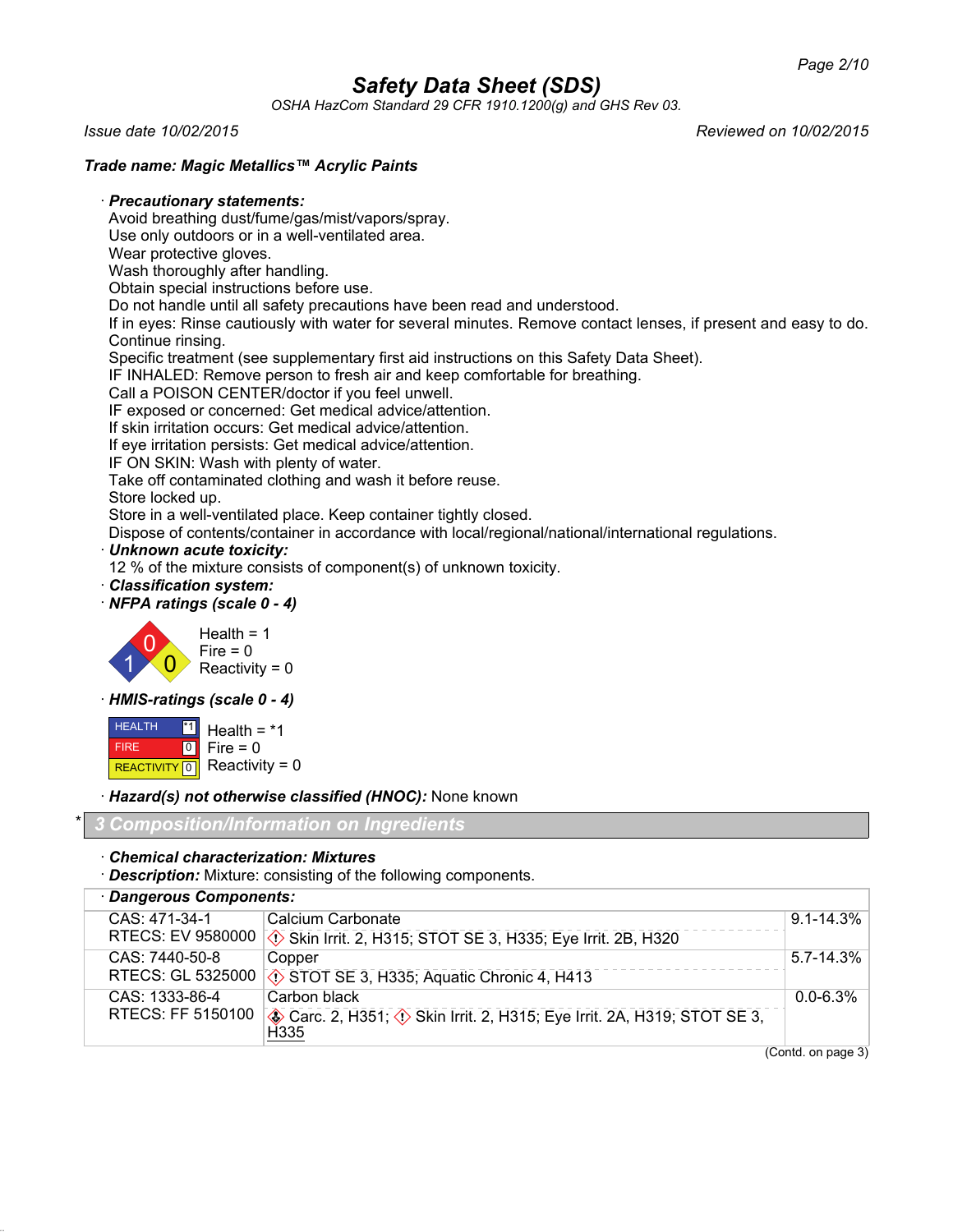*OSHA HazCom Standard 29 CFR 1910.1200(g) and GHS Rev 03.*

*Issue date 10/02/2015 Reviewed on 10/02/2015*

### *Trade name: Magic Metallics™ Acrylic Paints*

| CAS: 7439-89-6<br>Iron                                                                                                   | CAS: 9002-93-1 | Triton X-100<br>Acute Tox. 3, H331; 4 Aquatic Acute 1, H400; Aquatic Chronic 1,<br>H410; $\Diamond$ Acute Tox. 4, H302; Eye Irrit. 2A, H319 | $0.2\%$        |
|--------------------------------------------------------------------------------------------------------------------------|----------------|---------------------------------------------------------------------------------------------------------------------------------------------|----------------|
| RTECS: NO 4565500 . Flam. Sol. 2, H228; 1 Skin Irrit. 2, H315; STOT SE 3, H335; Eye Irrit.<br>2B, H320; Combustible Dust |                |                                                                                                                                             | $0.0 - 45.5\%$ |

# *4 First-Aid Measures*

- · *Description of first aid measures:*
- · *After inhalation:* In case of unconsciousness place patient stably in side position for transportation.
- · *After skin contact:*

Immediately wash with water and soap and rinse thoroughly.

If skin irritation occurs, consult a doctor.

· *After eye contact:*

Rinse opened eye for at least 15 minutes under running water. If symptoms persist, consult a doctor.

- · *After swallowing:* If swallowed and symptoms occur, consult a doctor.
- · *Information for doctor:*
- · *Most important symptoms and effects, both acute and delayed:* No further relevant information available.
- · *Indication of any immediate medical attention and special treatment needed:*

No further relevant information available.

#### *5 Fire-Fighting Measures*

- · *Extinguishing media:*
- · *Suitable extinguishing agents:*

CO<sub>2</sub>, extinguishing powder or water spray. Fight larger fires with water spray or alcohol resistant foam.

- · *Special hazards arising from the substance or mixture:* No further relevant information available.
- · *Advice for firefighters:*
- · *Protective equipment:*

As in any fire, wear self-contained breathing apparatus pressure-demand (NIOSH approved or equivalent) and full protective gear to prevent contact with skin and eyes.

*6 Accidental Release Measures*

- · *Personal precautions, protective equipment and emergency procedures:* Not required.
- · *Environmental precautions:* No special measures required.
- · *Methods and material for containment and cleaning up:*

Absorb with liquid-binding material (i.e. sand, diatomite, acid binders, universal binders, sawdust). Dispose contaminated material as waste according to section 13. Ensure adequate ventilation.

Dispose of the collected material according to regulations.

· *Reference to other sections:*

See Section 7 for information on safe handling.

See Section 8 for information on personal protection equipment.

See Section 13 for disposal information.

#### *7 Handling and Storage*

#### · *Handling*

· *Precautions for safe handling:*

Ensure good ventilation/exhaustion at the workplace.

Open and handle receptacle with care.

Prevent formation of aerosols.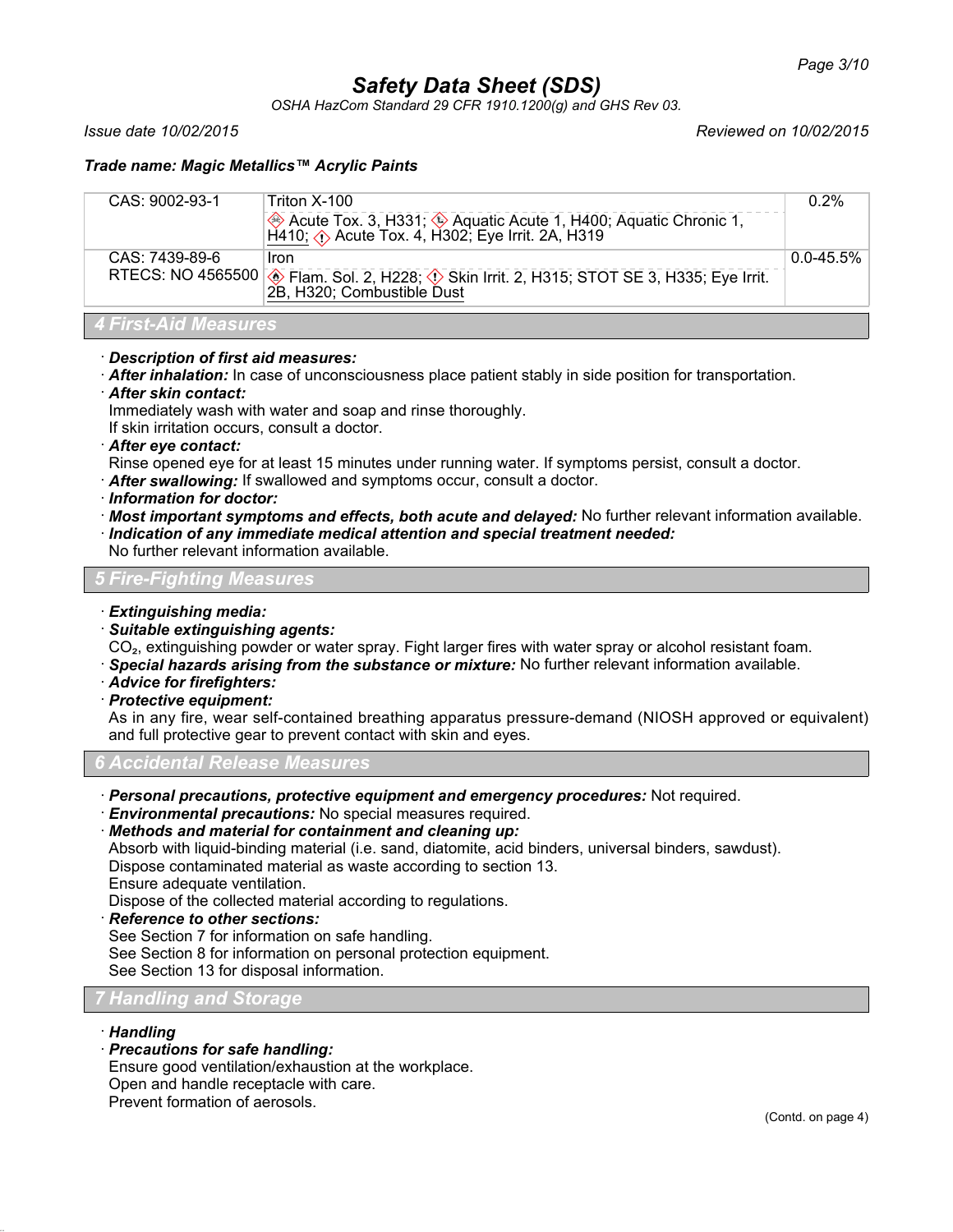*OSHA HazCom Standard 29 CFR 1910.1200(g) and GHS Rev 03.*

*Issue date 10/02/2015 Reviewed on 10/02/2015*

#### *Trade name: Magic Metallics™ Acrylic Paints*

- · *Information about protection against explosions and fires:* Protect from heat. Protect against electrostatic charges.
- Keep protective respiratory device available.
- · *Conditions for safe storage, including any incompatibilities:*
- · *Storage*
- · *Requirements to be met by storerooms and receptacles:* No special requirements.
- · *Information about storage in one common storage facility:* Not required.
- · *Further information about storage conditions:*
- No further relevant information available.. Protect from heat and direct sunlight.
- · *Specific end use(s):* No further relevant information available.
- *8 Exposure Controls/Personal Protection*
- · *Additional information about design of technical systems:* No further data; see section 7.

#### · *Control parameters:*

| <b>Components with occupational exposure limits:</b>                                                   |  |
|--------------------------------------------------------------------------------------------------------|--|
| 471-34-1 Calcium Carbonate                                                                             |  |
| PEL Long-term value: 15* 5** mg/m <sup>3</sup><br>*total dust **respirable fraction                    |  |
| REL Long-term value: 10* 5** mg/m <sup>3</sup><br>*total dust **respirable fraction                    |  |
| TLV TLV withdrawn                                                                                      |  |
| 7440-50-8 Copper                                                                                       |  |
| PEL   Long-term value: $1*$ 0.1** mg/m <sup>3</sup><br>as Cu *dusts and mists **fume                   |  |
| REL Long-term value: $1*$ 0.1** mg/m <sup>3</sup><br>as Cu *dusts and mists **fume                     |  |
| TLV Long-term value: $1*0.2**$ mg/m <sup>3</sup><br>*dusts and mists; **fume; as Cu                    |  |
| 1333-86-4 Carbon black                                                                                 |  |
| PEL   Long-term value: 3.5 mg/m <sup>3</sup>                                                           |  |
| REL Long-term value: $3.5^*$ mg/m <sup>3</sup><br>*0.1 in presence of PAHs; See Pocket Guide Apps. A+C |  |
| TLV   Long-term value: $3*$ mg/m <sup>3</sup><br>*inhalable fraction                                   |  |
| Additional information: The lists that were valid during the creation of this SDS were used as basis.  |  |
| · Exposure controls:                                                                                   |  |

· *Personal protective equipment:*

· *General protective and hygienic measures:* The usual precautionary measures for handling chemicals should be followed. Keep away from foodstuffs, beverages and feed. Immediately remove all soiled and contaminated clothing and wash before reuse. Wash hands before breaks and at the end of work. Store protective clothing separately. Avoid contact with the eyes and skin.

· *Breathing equipment:* Not required.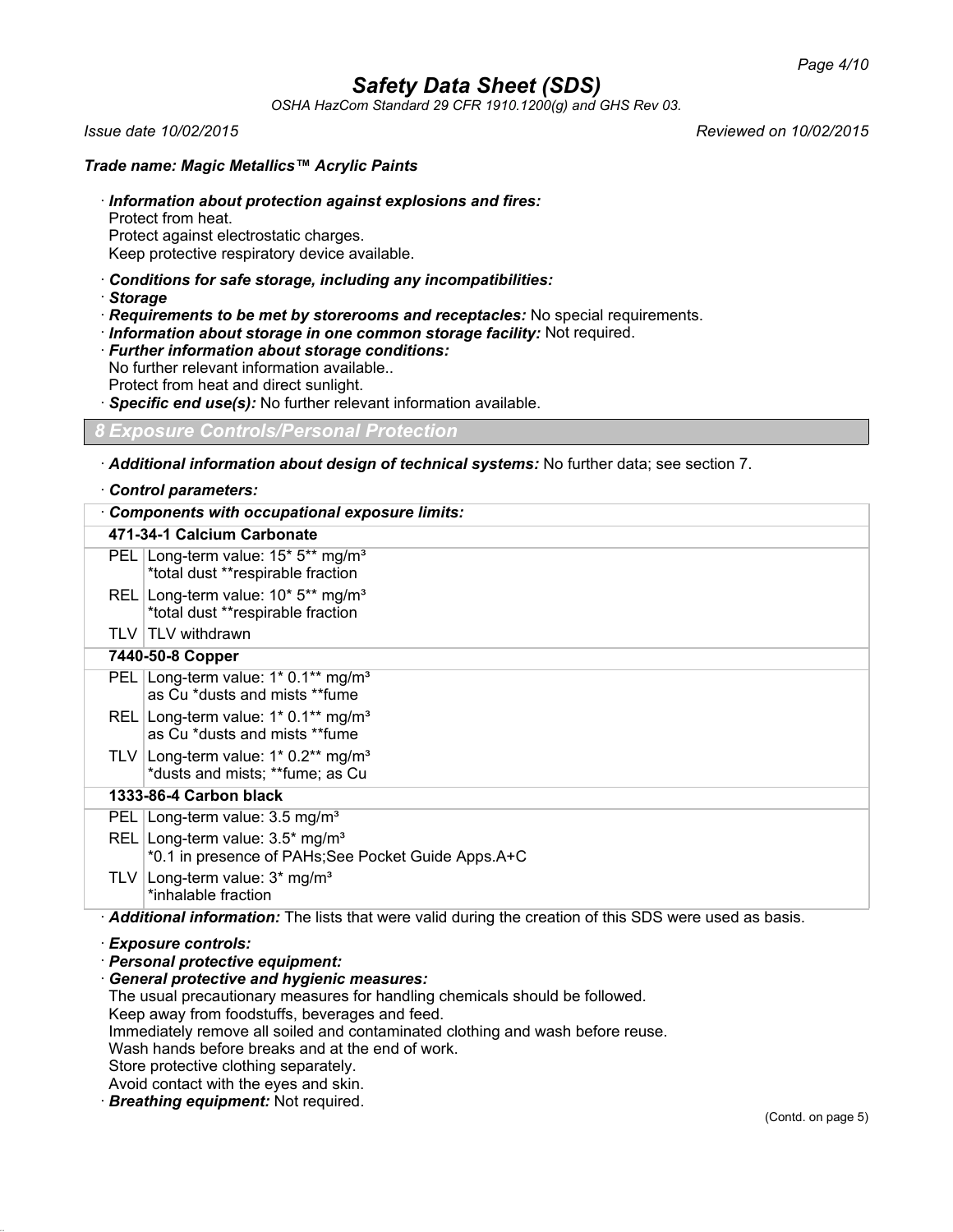*OSHA HazCom Standard 29 CFR 1910.1200(g) and GHS Rev 03.*

*Issue date 10/02/2015 Reviewed on 10/02/2015*

### *Trade name: Magic Metallics™ Acrylic Paints*

#### · *Protection of hands:*



Protective gloves

The glove material has to be impermeable and resistant to the product/ the substance/ the preparation. Due to missing tests no recommendation to the glove material can be given for the product/ the preparation/ the chemical mixture.

Select glove material based on penetration times, rates of diffusion and degradation.

#### · *Material of gloves:*

The selection of the suitable gloves does not only depend on the material, but also on further marks of quality and varies from manufacturer to manufacturer. As the product is a preparation of several substances, the resistance of the glove material cannot be calculated in advance and has therefore to be checked prior to the application.

#### · *Penetration time of glove material:*

The exact break-through time has to be determined and observed by the manufacturer of the protective gloves.

### · *Eye protection:*



Tightly sealed goggles

*Relative density:* Not determined.

| <b>9 Physical and Chemical Properties</b>                                                         |                                                       |  |  |
|---------------------------------------------------------------------------------------------------|-------------------------------------------------------|--|--|
| <b>General Information</b><br>· Appearance:                                                       | Information on basic physical and chemical properties |  |  |
| Form:                                                                                             | Liguid                                                |  |  |
| Color:<br>· Odor:                                                                                 | Various colors                                        |  |  |
| Odor threshold:                                                                                   | Slight<br>Not determined.                             |  |  |
|                                                                                                   |                                                       |  |  |
| Change in condition<br><b>Melting point/Melting range:</b><br><b>Boiling point/Boiling range:</b> | Not determined.<br>100 °C (212 °F)                    |  |  |
| · Flash point:                                                                                    | None                                                  |  |  |
| · Flammability (solid, gaseous):                                                                  | Not applicable.                                       |  |  |
| · Ignition temperature:                                                                           | Not determined                                        |  |  |
| · Decomposition temperature:                                                                      | Not determined.                                       |  |  |
| · Auto igniting:                                                                                  | Product is not self-igniting.                         |  |  |
| · Danger of explosion:                                                                            | Product does not present an explosion hazard.         |  |  |
| · Explosion limits:<br>Lower:<br>Upper:                                                           | Not determined.<br>Not determined.                    |  |  |
| $\cdot$ Vapor pressure @ 20 °C (68 °F):                                                           | 23 hPa (17 mm Hg)                                     |  |  |
| · Density:                                                                                        |                                                       |  |  |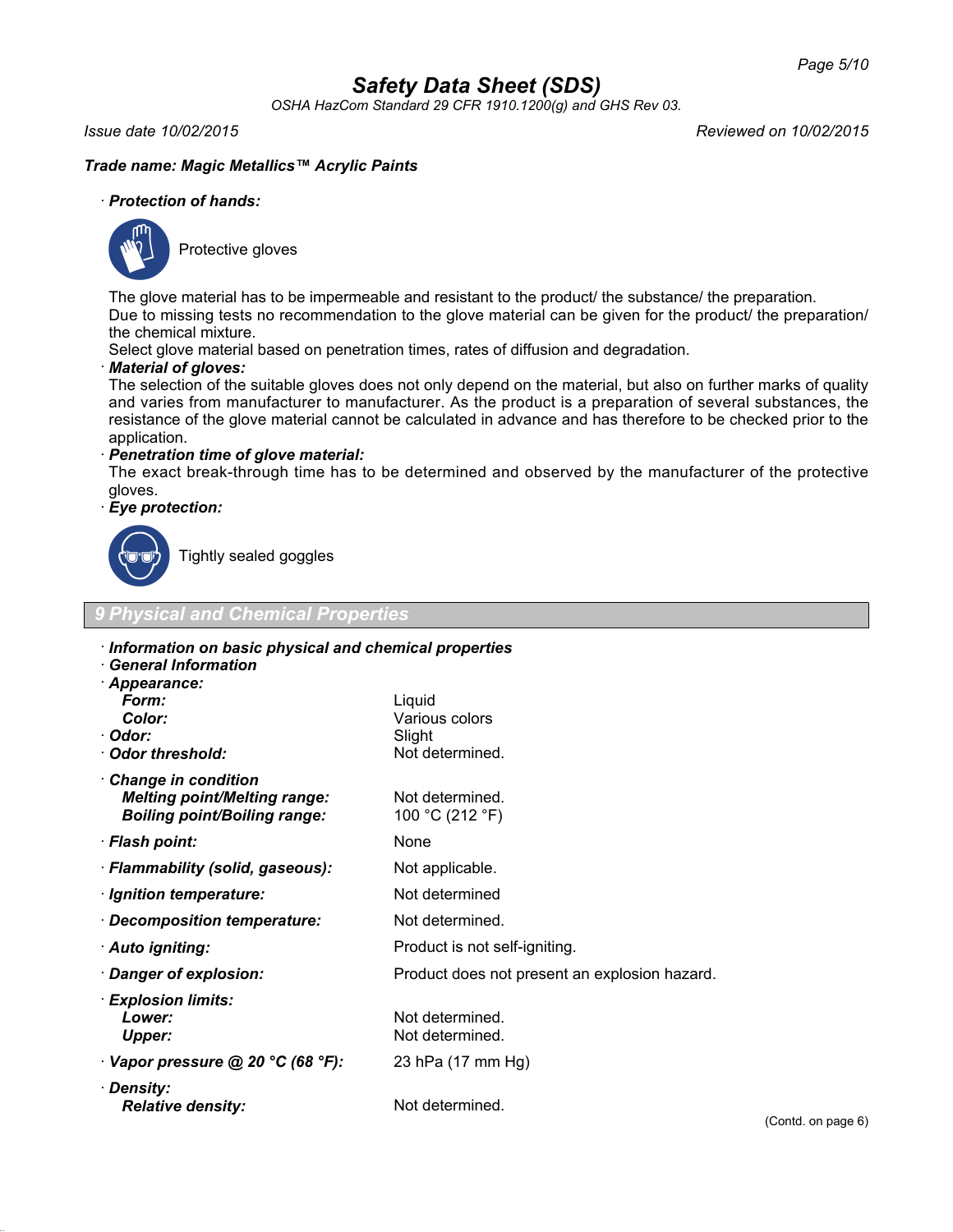*OSHA HazCom Standard 29 CFR 1910.1200(g) and GHS Rev 03.*

*Issue date 10/02/2015 Reviewed on 10/02/2015*

#### *Trade name: Magic Metallics™ Acrylic Paints*

| Vapor density:<br><b>Evaporation rate:</b>                            | Not determined.<br>Not determined.          |
|-----------------------------------------------------------------------|---------------------------------------------|
| · Solubility in / Miscibility with:<br>Water:                         | Not miscible or difficult to mix.           |
| · Partition coefficient (n-octanol/water): Not determined.            |                                             |
| · Viscosity:<br>Dynamic:<br><b>Kinematic:</b>                         | Not determined.<br>Not determined.          |
| · Solvent content:<br><b>Organic solvents:</b><br><b>VOC content:</b> | $0.4\%$<br>$0.4 \%$<br>4.0 g/l / 0.03 lb/gl |
| $\cdot$ Other information:                                            | No further relevant information available.  |

*Stability and Reactivity* 

- · *Reactivity:* No further relevant information available.
- · *Chemical stability:* Stable under normal conditions.
- · *Thermal decomposition / conditions to be avoided:* No decomposition if used according to specifications.
- · *Possibility of hazardous reactions:* No dangerous reactions known.
- · *Conditions to avoid:* No further relevant information available.
- · *Incompatible materials:* No further relevant information available.
- · *Hazardous decomposition products:* No dangerous decomposition products known.

*11 Toxicological Information*

· *Information on toxicological effects:*

#### · *Acute toxicity:*

#### · *LD/LC50 values that are relevant for classification:*

### **471-34-1 Calcium Carbonate**

Oral LD50 6450 mg/kg (rat)

#### **1333-86-4 Carbon black**

Oral LD50 10000 mg/kg (rat)

#### **9002-93-1 Triton X-100**

| Oral   | LD50 | 1800 mg/kg (rat)                          |
|--------|------|-------------------------------------------|
| Dermal | LD50 | 8000 mg/kg (rat)                          |
|        |      | Inhalative LC50/4 h 8.9 mg/l (Pimephales) |

#### · *Primary irritant effect:*

#### · *On the skin:*

Irritant to skin and mucous membranes.

May cause an allergic skin reaction.

- · *On the eye:* Irritating effect.
- · *Sensitization:* Sensitization possible through skin contact.
- · *Additional toxicological information:*

The product shows the following dangers according to internally approved calculation methods for preparations:

Irritant

Carcinogenic.

Symptoms of systemic copper poisoning may include: capillary damage, headache, cold sweat, weak pulse, and kidney and liver damage, central nervous system excitation followed by depression, jaundice,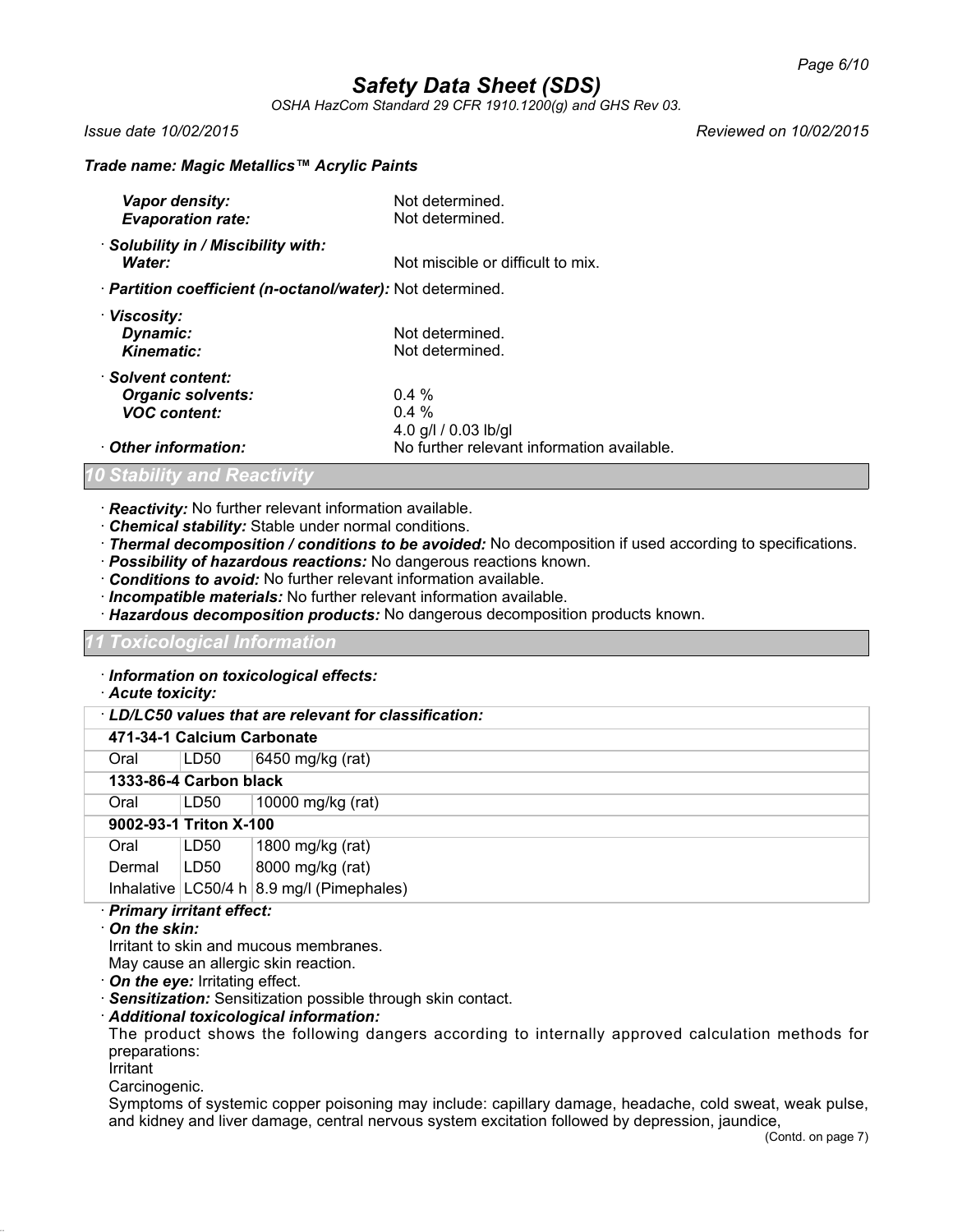*OSHA HazCom Standard 29 CFR 1910.1200(g) and GHS Rev 03.*

#### *Trade name: Magic Metallics™ Acrylic Paints*

convulsions, paralysis, and coma. Death may occur from shock or renal failure. Chronic copper poisoning is typified by hepatic cirrhosis, brain damage and demyelination, kidney defects, and copper deposition in the cornea as exemplified by humans with Wilson's disease. It has also been reported that copper poisoning has lead to hemolytic anemia and accelerates arteriosclerosis.

#### · *Carcinogenic categories:*

· *IARC (International Agency for Research on Cancer):*

Group 1 - Carcinogenic to humans

Group 2A - Probably carcinogenic to humans

Group 2B - Possibly carcinogenic to humans

Group 3 - Not classifiable as to its carcinogenicity to humans

Group 4 - Probably not carcinogenic to humans

1333-86-4 Carbon black 2B

#### · *NTP (National Toxicology Program):*

None of the ingredients are listed.

### · *OSHA-Ca (Occupational Safety & Health Administration):*

None of the ingredients are listed.

*12 Ecological Information*

#### · *Toxicity:*

· *Aquatic toxicity:*

Avoid release into the environment. Runoff from fire control or dilution water may cause pollution.

#### **7440-50-8 Copper**

EC50 0.04-0.05 mg/l (Water flea)

#### **9002-93-1 Triton X-100**

 $EC50$  26 mg/l (daphnia)

- · *Persistence and degradability:* No further relevant information available.
- · *Behavior in environmental systems:*
- · *Bioaccumulative potential:* No further relevant information available.
- · *Mobility in soil:* No further relevant information available.
- · *Additional ecological information:*
- · *General notes:* Not known to be hazardous to water.
- · *Results of PBT and vPvB assessment:*
- · *PBT:* Not applicable.
- · *vPvB:* Not applicable.
- · *Other adverse effects:* No further relevant information available.

#### *13 Disposal Considerations*

- · *Waste treatment methods:*
- · *Recommendation:*

Must not be disposed of together with household garbage. Do not allow product to reach sewage system. Observe all federal, state and local environmental regulations when disposing of this material.

· *Uncleaned packagings:*

· *Recommendation:* Disposal must be made according to official regulations.

#### *14 Transport Information*

· *UN-Number:*

· **DOT, ADR, ADN, IMDG, IATA** Non-Regulated Material

*Issue date 10/02/2015 Reviewed on 10/02/2015*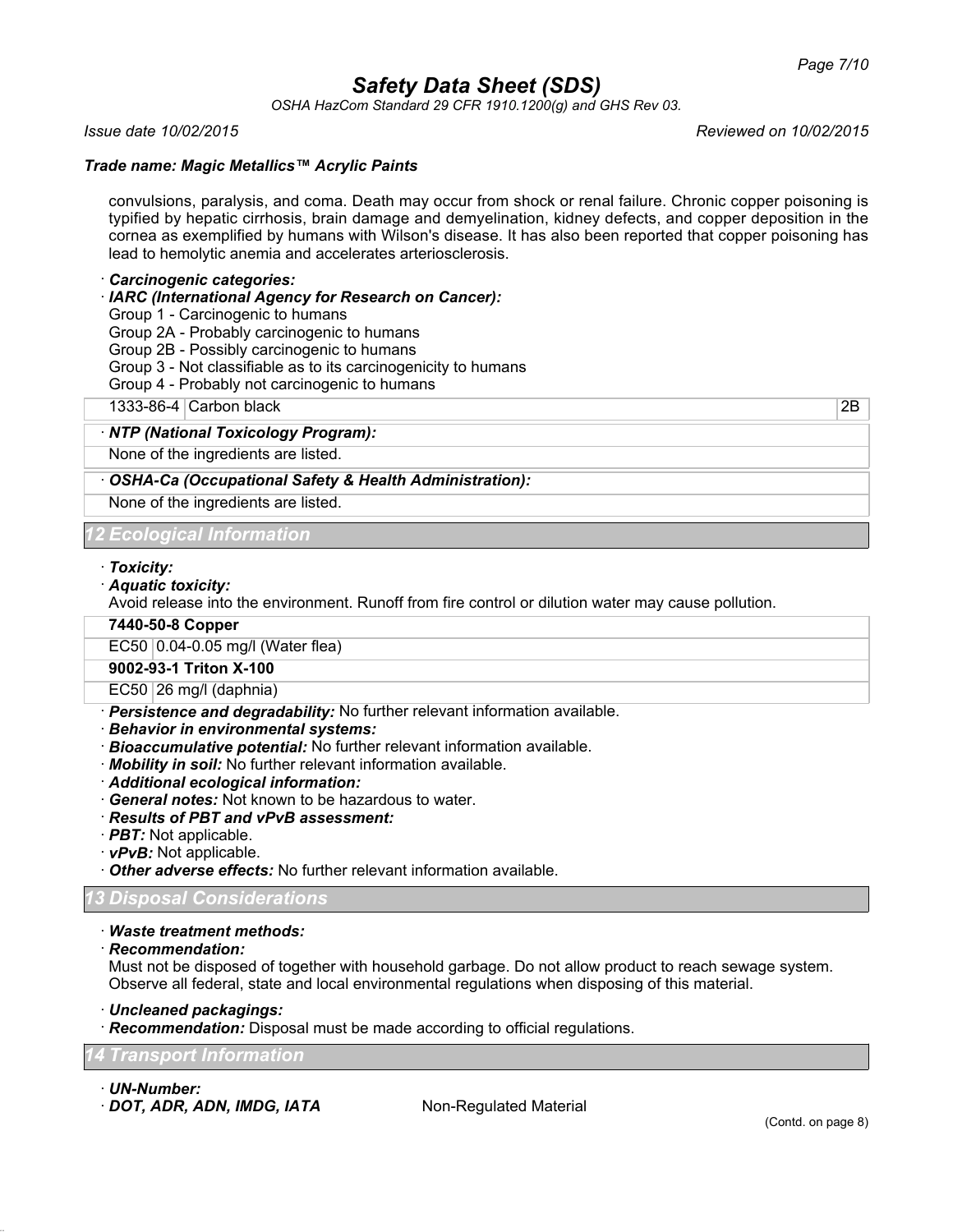*OSHA HazCom Standard 29 CFR 1910.1200(g) and GHS Rev 03.*

*Issue date 10/02/2015 Reviewed on 10/02/2015*

### *Trade name: Magic Metallics™ Acrylic Paints*

| · UN proper shipping name:<br>· DOT, ADR, ADN, IMDG, IATA<br>· Transport hazard class(es): | Non-Regulated Material |  |
|--------------------------------------------------------------------------------------------|------------------------|--|
| · DOT, ADR, ADN, IMDG, IATA                                                                |                        |  |
| · Class:                                                                                   | Non-Regulated Material |  |
| · Packing group:                                                                           |                        |  |
| · DOT, ADR, IMDG, IATA                                                                     | Non-Regulated Material |  |
| · Environmental hazards:                                                                   | Not applicable.        |  |
| · Special precautions for user:                                                            | Not applicable.        |  |
| · Transport in bulk according to Annex II of                                               |                        |  |
| <b>MARPOL73/78 and the IBC Code:</b>                                                       | Not applicable.        |  |
| · UN "Model Regulation":                                                                   | Non-Regulated Material |  |

### \* *15 Regulatory Information*

· *Safety, health and environmental regulations/legislation specific for the substance or mixture:* · *SARA (Superfund Amendments and Reauthorization):*

| · Section 355 (extremely hazardous substances):             |
|-------------------------------------------------------------|
| None of the ingredients are listed.                         |
| · Section 313 (Specific toxic chemical listings):           |
| 7440-50-8 Copper                                            |
| · TSCA (Toxic Substances Control Act):                      |
| All ingredients are listed.                                 |
| California Proposition 65:                                  |
| Chemicals known to cause cancer:                            |
| 1333-86-4 $\vert$ Carbon black                              |
| Chemicals known to cause reproductive toxicity for females: |
| None of the ingredients are listed.                         |
| Chemicals known to cause reproductive toxicity for males:   |
| None of the ingredients are listed.                         |
| Chemicals known to cause developmental toxicity:            |
| None of the ingredients are listed.                         |
| Carcinogenic categories:                                    |
| · EPA (Environmental Protection Agency):                    |

7440-50-8 Copper D · *TLV (Threshold Limit Value established by ACGIH):* 1333-86-4 Carbon black A4 · *NIOSH-Ca (National Institute for Occupational Safety and Health):* 1333-86-4 Carbon black

### · *GHS label elements*

The product is classified and labeled according to the Globally Harmonized System (GHS).

(Contd. on page 9)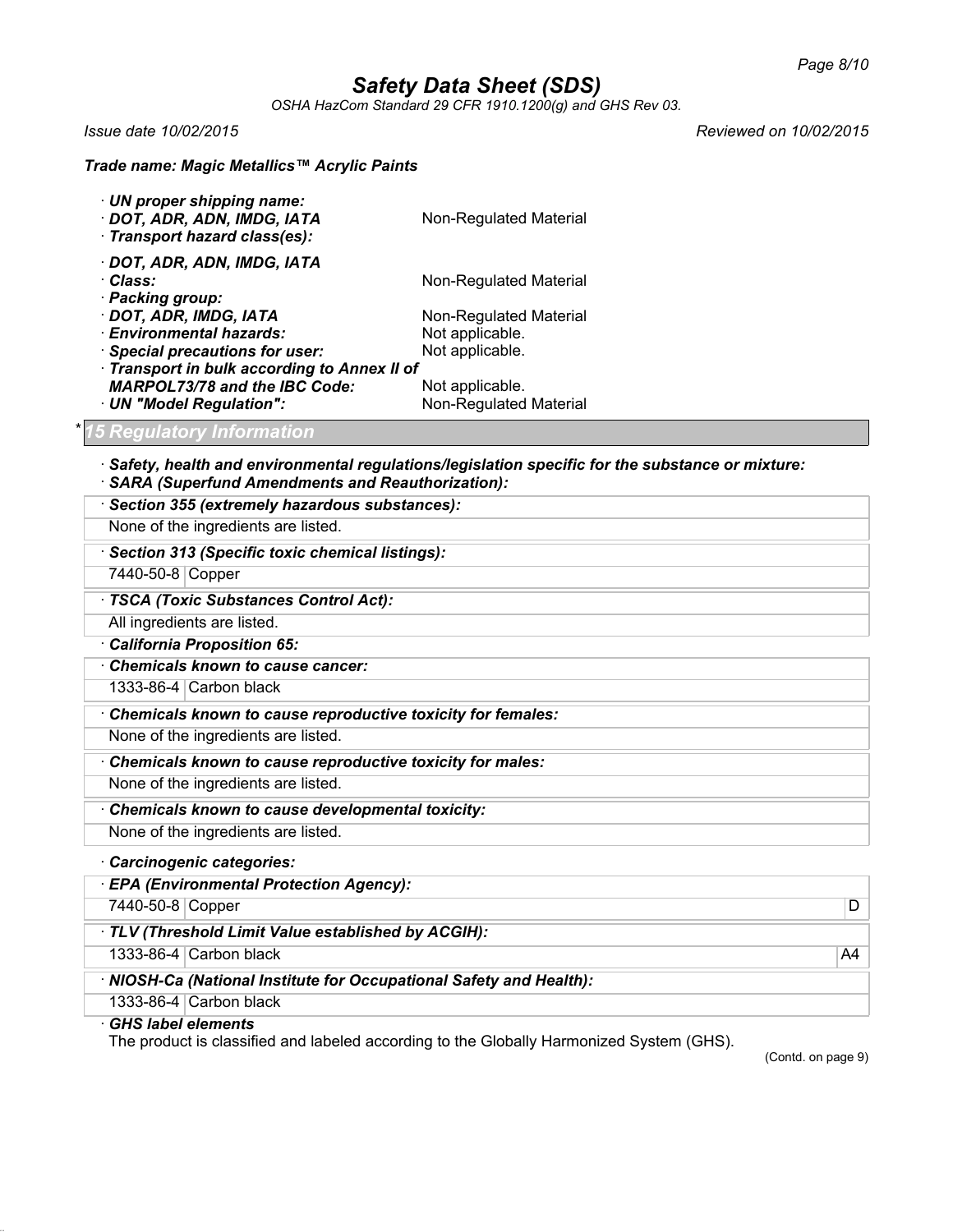*OSHA HazCom Standard 29 CFR 1910.1200(g) and GHS Rev 03.*

*Issue date 10/02/2015 Reviewed on 10/02/2015*

### *Trade name: Magic Metallics™ Acrylic Paints*

· *Hazard pictograms:*



· *Signal word:* Warning

### · *Hazard-determining components of labeling:*

Iron Carbon black Calcium Carbonate **Copper** 

#### · *Hazard statements:*

Causes skin and eye irritation. Suspected of causing cancer. May cause respiratory irritation.

#### · *Precautionary statements:*

Avoid breathing dust/fume/gas/mist/vapors/spray.

Use only outdoors or in a well-ventilated area.

Wear protective gloves.

Wash thoroughly after handling.

Obtain special instructions before use.

Do not handle until all safety precautions have been read and understood.

If in eyes: Rinse cautiously with water for several minutes. Remove contact lenses, if present and easy to do. Continue rinsing.

Specific treatment (see supplementary first aid instructions on this Safety Data Sheet).

IF INHALED: Remove person to fresh air and keep comfortable for breathing.

Call a POISON CENTER/doctor if you feel unwell.

IF exposed or concerned: Get medical advice/attention.

If skin irritation occurs: Get medical advice/attention.

If eye irritation persists: Get medical advice/attention.

IF ON SKIN: Wash with plenty of water.

Take off contaminated clothing and wash it before reuse.

Store locked up.

Store in a well-ventilated place. Keep container tightly closed.

Dispose of contents/container in accordance with local/regional/national/international regulations.

#### · *National regulations:*

The product is subject to be classified according with the latest version of the regulations on hazardous substances.

#### · *State Right to Know:*

All ingredients are listed.

· *Chemical safety assessment:* A Chemical Safety Assessment has not been carried out.

#### *16 Other Information*

The information and recommendations in this safety data sheet are, to the best of our knowledge, accurate as of the date of issue. Nothing herein shall be deemed to create warranty, expressed or implied, and shall not establish a legally valid contractual relationship. It is the responsibility of the user to determine applicability of this information and the suitability of the material or product for any particular purpose.

#### · *Date of preparation / last revision:* 10/02/2015 / 1